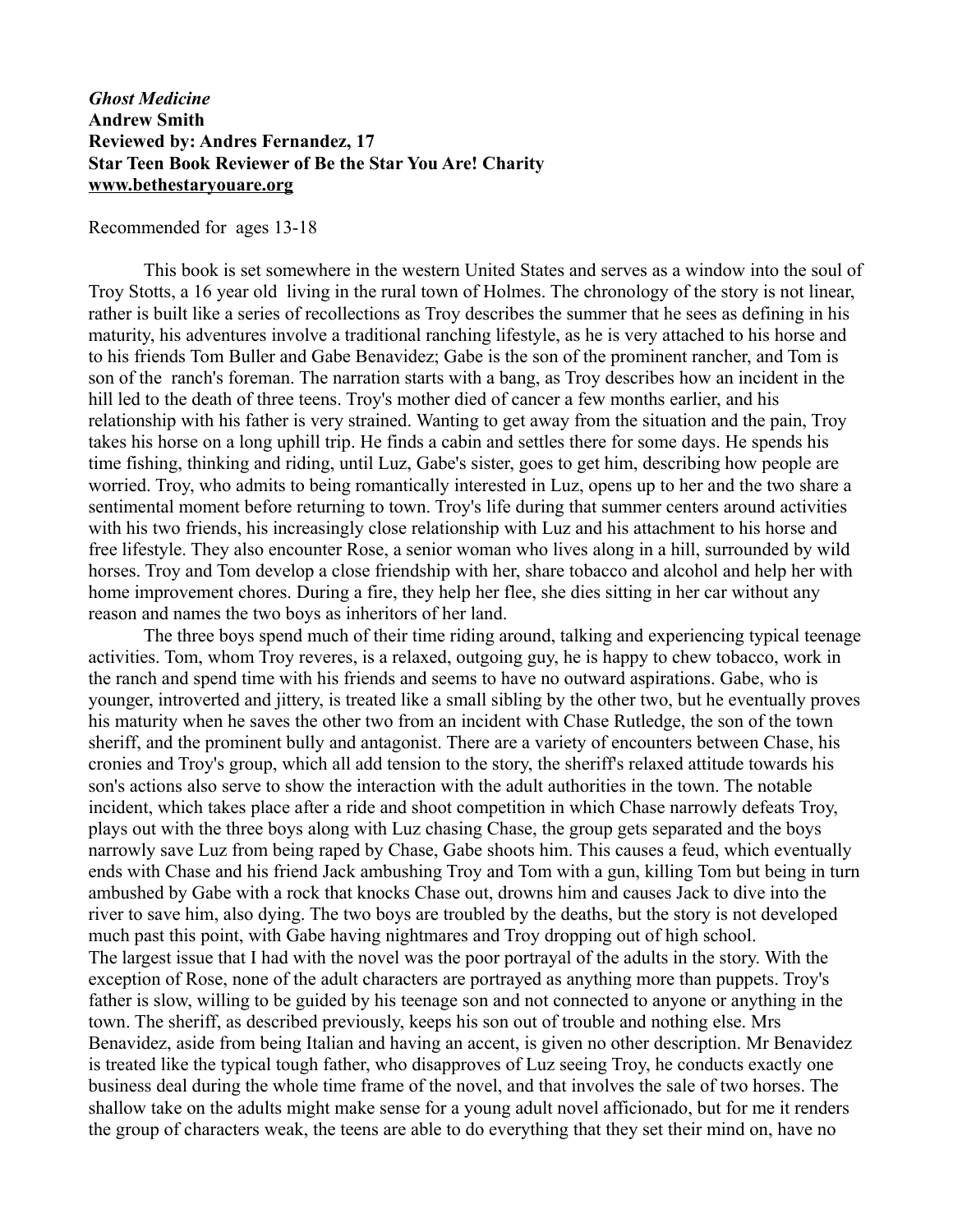need for guidance and are able to go impune in a murder that has an obvious motive and timing. Troy, while being well rounded and vulnerable as a character, is not appealing, rather grey and ambiguous due to his actions. There is no resolution to his life, and his romance with Luz is very simple, with Luz only appearing in the story to provide food, talk about feelings and resent her father.

Due to those character faults, the story ends up feeling very bland, something that is augmented by the lack of useful description of Troy's mother, who is limited to unclear inserted flashbacks with stream of consciousness type text.

Despite the emotional power of the killings and the deep relationship between Rose and the boys, the story is shallow and feels incomplete, all of which takes away from a nicely described setting and a protagonist with real potential.

I would not recommend this book.

## **Recommended Readings:**

*Funny How Things Change* by Melissa Wyatt *The Hollow Ground* by Natalie S Harnett *A Separate Peace* by John Knowles